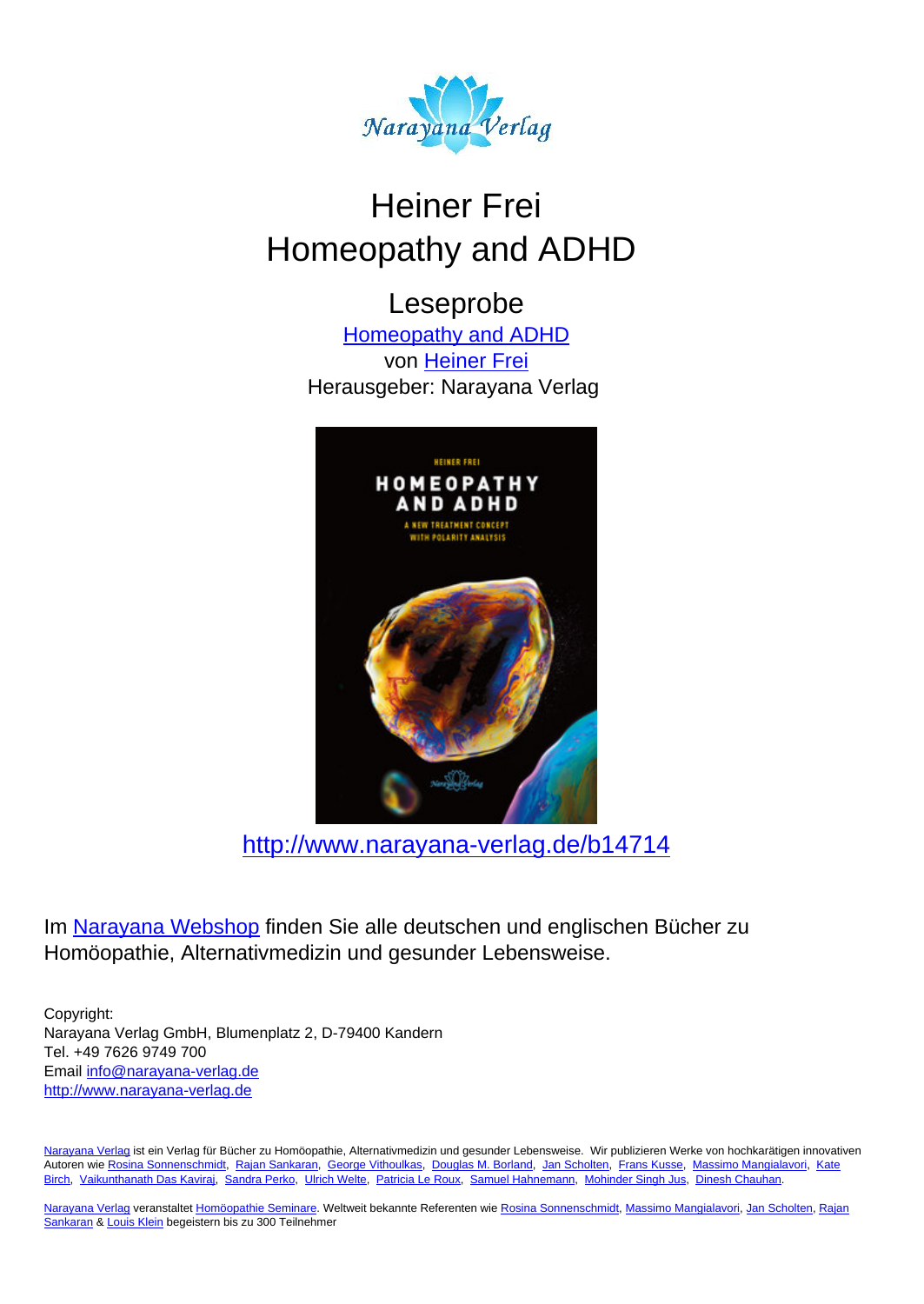# TABLE OF CONTENTS

| 1.      | MEDICAL PRINCIPLES OF ADHD ADD 11                |  |  |  |  |
|---------|--------------------------------------------------|--|--|--|--|
| 1.1     | THE HYPERACTIVE CHILD - FROM FIDGETY TO          |  |  |  |  |
|         |                                                  |  |  |  |  |
| 1.2     | <b>CURRENT THERAPEUTIC AND SOCIAL PROBLEMS11</b> |  |  |  |  |
| 1.3     | DEFINITION OF ATTENTION DEFICIT HYPER-           |  |  |  |  |
|         |                                                  |  |  |  |  |
| 1.4     |                                                  |  |  |  |  |
| 1.4.1   | THE SUBJECTIVE EXPERIENCE OF PATIENTS 13         |  |  |  |  |
| 1.4.2   |                                                  |  |  |  |  |
| 1.4.3   | COMPLETE CLINICAL PICTURE OF ADHD/ADD 15         |  |  |  |  |
| 1.4.4   |                                                  |  |  |  |  |
| $1.5 -$ | PATHOPHYSIOLOGY OF ADHD ADD17                    |  |  |  |  |
| 1.5.1   | PRINCIPLES OF NEUROANATOMY, PHYSIOLOGY AND       |  |  |  |  |
|         |                                                  |  |  |  |  |
| 1.5.2   | DISTURBANCES OF PERCEPTION 18                    |  |  |  |  |
| 1.5.3   | SECONDARY PSYCHOLOGICAL SYMPTOMS22               |  |  |  |  |
| 1.6     |                                                  |  |  |  |  |
| 1.7     |                                                  |  |  |  |  |
| 1.7.1   | HYPERKINETIC DISTURBANCES ACCORDING              |  |  |  |  |
|         |                                                  |  |  |  |  |
| 1.7.2   | HYPERKINETIC DISTURBANCES ACCORDING              |  |  |  |  |
|         |                                                  |  |  |  |  |
| 1.7.3   |                                                  |  |  |  |  |
| 1.8     |                                                  |  |  |  |  |
| 1.8.1   | EDUCATIONAL THERAPEUTIC MEASURES 27              |  |  |  |  |
| 1.8.2   | TREATMENT WITH MEDICATION 31                     |  |  |  |  |
| 1.8.3   |                                                  |  |  |  |  |
| 1.9     |                                                  |  |  |  |  |
| 1.10.   |                                                  |  |  |  |  |

| 2.1    | PROBLEMS WITH CONVENTIONAL HOMEOPATHIC       |
|--------|----------------------------------------------|
|        |                                              |
| 2.1.1  | HIT RATE, EFFICACY AND PERIOD OF IMPROVEMENT |
|        | FOR TREATMENT WITH SINGLE DOSES39            |
| 2.1.2  | DIFFICULTIES IDENTIFYING                     |
|        |                                              |
| 2.2    | OPTIMISATION OF ADHD/ADD TREATMENT: A NEW    |
|        |                                              |
| 2.2.1  | STANDARDISED CASETAKING44                    |
| 2.2.2  | IDENTIFICATION OF UNRELIABLE SYMPTOMS46      |
| 2.2.3  | SIGNIFICANCE OF PATHOGNOMONIC SYMPTOMS 47    |
| 2.2.4. | WEIGHTING OF SYMPTOMS ACCORDING TO           |
|        |                                              |
| 2.2.5  |                                              |
| 2.2.6  | EXAMPLE CASE: CASETAKING TECHNIQUE 52        |
| 2.2.7  | EVALUATION OF OPTIMISATION MEASURES 55       |
| 2.2.8  | OPTIMAL DOSING WITH Q POTENCIES56            |
| 2.2.9  |                                              |
| 2.2.10 | DEALING WITH INTERCURRENT ILLNESSES  63      |
| 2.2.11 |                                              |
| 2.3    |                                              |
| 2.4    |                                              |
|        |                                              |
| 3      |                                              |
| 3.1    |                                              |

3.2 adhd / add assessment sheet

(conners' global index)....................................... 73

tion and adhd / add................................................. 73

3.3 questionnaire for disturbances of percep-

3.4 questionnaire for additional complaints 74 3.5 administering q or lm potencies...................... 74

**2 homeopathic treatment of adhd / add... 39**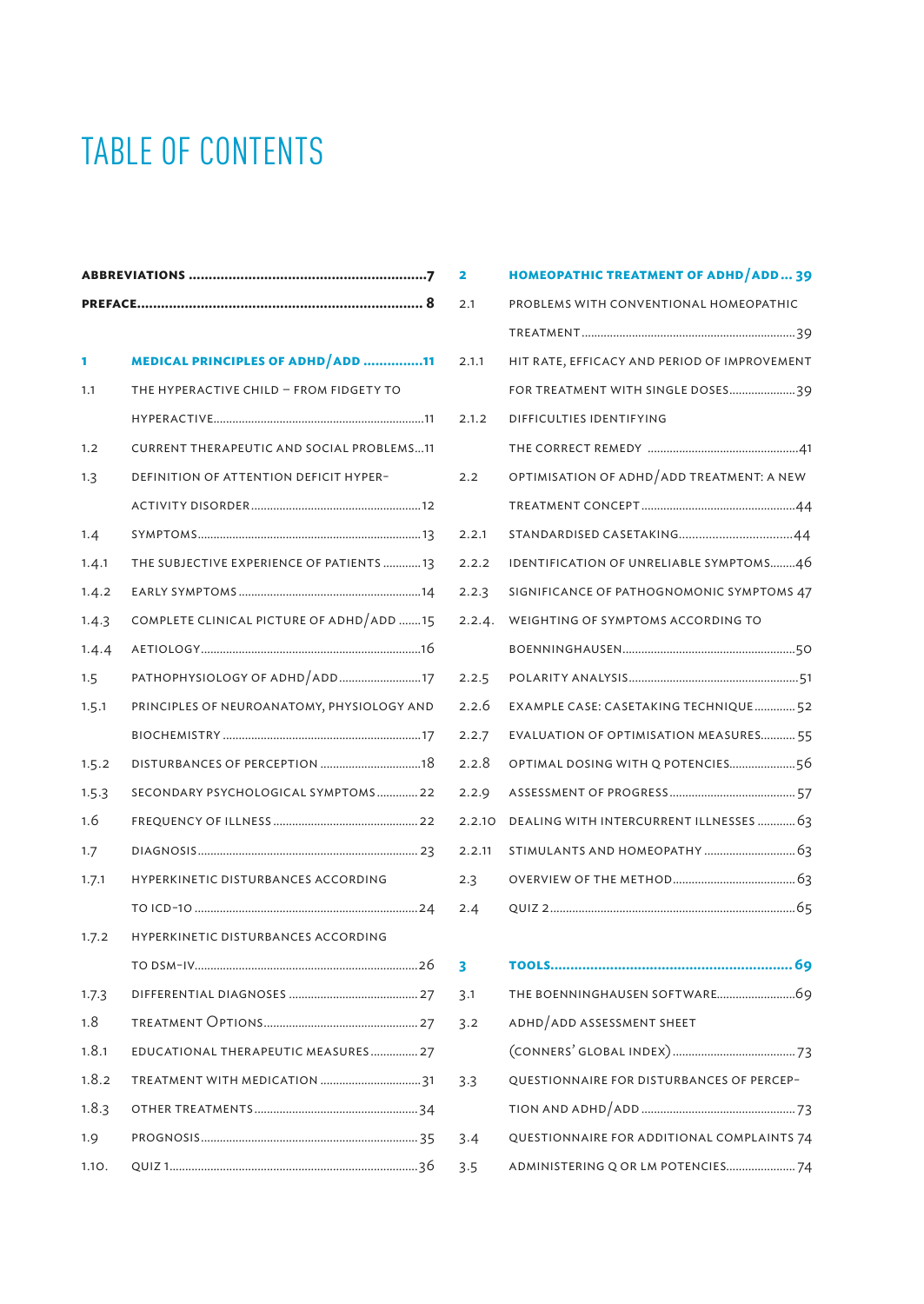| 3.6 | ADVICE ON EDUCATIONAL MEASURES, NUTRITION |  |
|-----|-------------------------------------------|--|
|     |                                           |  |

| 4    |                                              |
|------|----------------------------------------------|
| 4.1. |                                              |
| 4.2. | THE SIGNIFICANCE OF CONTRAINDICATIONS87      |
| 4.3  | NUANCES WHEN JUDGING THE EFFECT OF           |
|      |                                              |
| 4.4  | TOTALITY OF SYMPTOMS OR KEYNOTES?93          |
| 4.5  | THE SIGNIFICANCE OF ADDITIONAL COMPLAINTS 98 |
| 4.6  |                                              |
| 4.7  | THE EFFECTS OF POORLY MOTIVATED PARENTS105   |
| 4.8  | JUDGING PROGRESS AND EXTERNAL CONDITIONS108  |
| 4.9  | HOMEOPATHY AND INTELLIGENCE 112              |
| 4.10 | HOMEOPATHY AS THE FINAL CHANCE OF CURE 115   |
| 4.11 |                                              |
| 4.12 |                                              |

# **5 comparative materia medica of the most common remedies for children with adhd / add ..........................................123**

| 5.1 | CHARACTERISTIC PATIENT SYMPTOMS AND |
|-----|-------------------------------------|
|     | THE GENIUS OF THE REMEDIES  124     |
|     |                                     |
|     |                                     |
|     |                                     |
|     |                                     |
|     |                                     |
|     |                                     |
|     |                                     |
|     |                                     |
|     |                                     |
|     |                                     |
|     |                                     |

|     | <b>SCIENTIFIC EVIDENCE FOR THE EFFICACY</b> |  |  |  |
|-----|---------------------------------------------|--|--|--|
|     | OF HOMEOPATHIC REMEDIES IN PATIENTS         |  |  |  |
|     |                                             |  |  |  |
| 6.1 | HOMEOPATHIC TREATMENT OF ATTENTION          |  |  |  |
|     | DEFICIT HYPERACTIVITY DISORDER199           |  |  |  |
|     |                                             |  |  |  |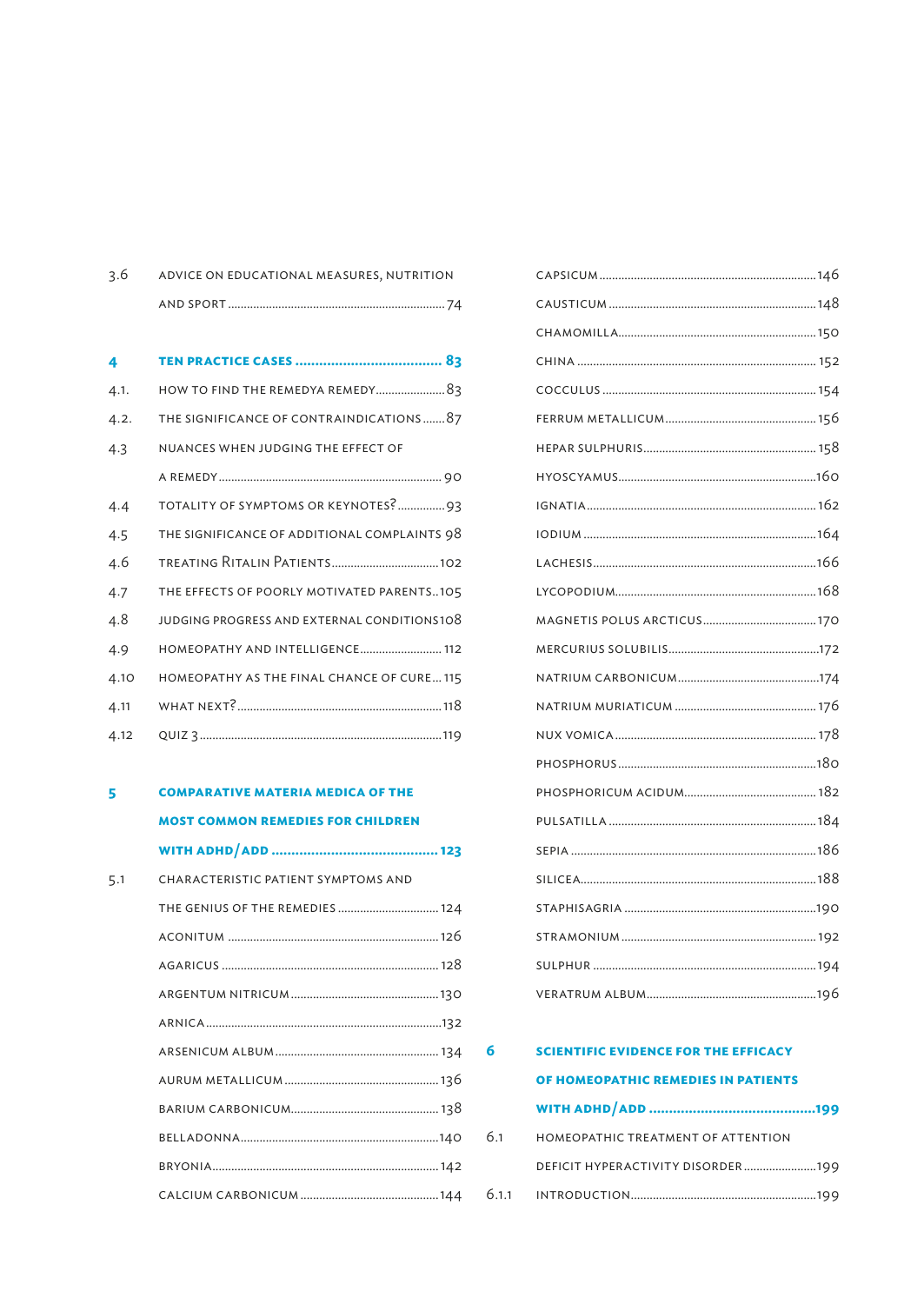| 6.1.2 |                                               |
|-------|-----------------------------------------------|
| 6.1.3 |                                               |
| 6.1.4 |                                               |
| 6.2   | COMPARISON OF HOMEOPATHY AND METHYLPHE-       |
|       | NIDATE IN THE TREATMENT OF                    |
|       | HYPERACTIVE CHILDREN (PRE-STUDY) 201          |
| 6.2.1 |                                               |
| 6.2.2 |                                               |
|       |                                               |
|       |                                               |
|       | 6.2.3.1 DEMOGRAPHIC PARAMETERS OF STUDY       |
|       |                                               |
|       | 6.2.3.2 RESPONSE RATES TO HOMEOPATHIC         |
|       |                                               |
|       | 6.2.3.3 DEGREE OF IMPROVEMENT WITH HOMEOPATHY |
|       |                                               |
|       |                                               |
|       |                                               |
|       |                                               |
| 6.3   | HOMEOPATHIC TREATMENT OF CHILDREN WITH        |
|       | ATTENTION DEFICIT HYPERACTIVITY DISORDER:     |
|       | A RANDOMISED, PLACEBO CONTROLLED              |
|       |                                               |
| 6.3.1 | DOUBLE-BLIND STUDY WITH CROSSOVER206          |
|       |                                               |
| 6.3.2 |                                               |
|       |                                               |
|       |                                               |
|       |                                               |
|       |                                               |

| 6.3.3.1 RECRUITMENT, PARTICIPANT FLOW CHART AND                 |
|-----------------------------------------------------------------|
| BIOMETRIC PARTICIPANT DATA212                                   |
| 6.3.3.2 TREATMENT RESULTS FROM THE SCREENING                    |
|                                                                 |
| 6.3.3.3 COMPARISON BETWEEN SUBOPTIMAL AND                       |
| OPTIMAL HOMEOPATHIC PRESCRIPTIONS215                            |
| 6.3.3.4 PREREQUISITES FOR AN RCT WITH PRIMARY                   |
|                                                                 |
|                                                                 |
| $6.3.3.6$ RESULTS AFTER 1 $\frac{1}{2}$ YEARS OF TREATMENT  221 |
| 6.3.3.7 RESULTS OF LONG-TERM FOLLOW-UP 221                      |
| 6.3.4 COSTS OF HOMEOPATHY VS. COSTS OF                          |
|                                                                 |
|                                                                 |
|                                                                 |
|                                                                 |
|                                                                 |

### **APPENDIX .........................................................................228**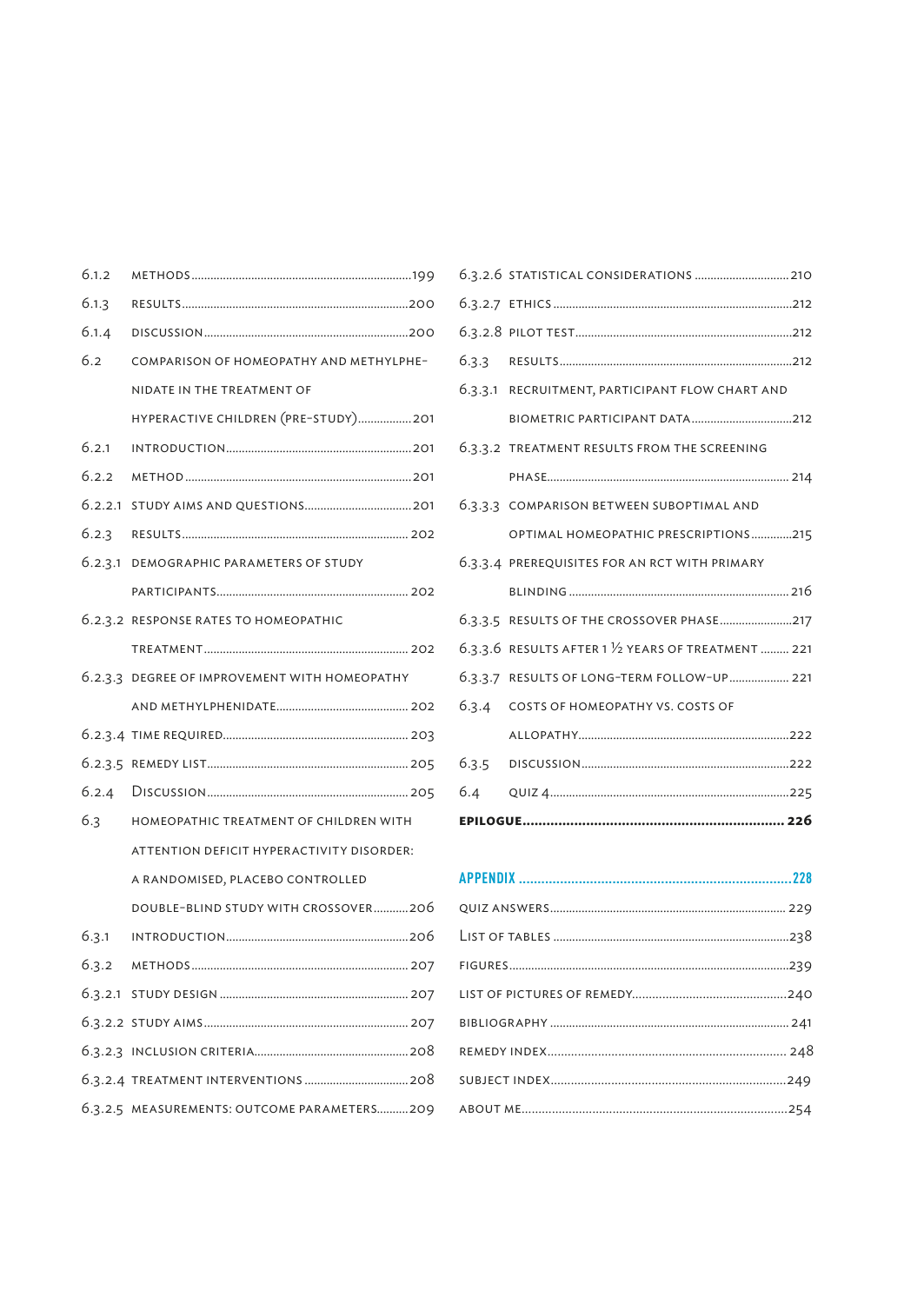#### Heiner Frei

#### homeopathy and adhd

A New Treatment Concept with Polarity Analysis

First English Edition 2015 ISBN 978-3-95582-075-6 © 2015 Narayana Verlag

Original Title:

Die homöopathische Behandlung von Kindern mit ADS/ADHS © 2009 Karl F. Haug Verlag in MVS Medizin Verlage Stuttgart GmbH & Co KG Translated by Aidan Constable

> Design: Chragokyberneticks & Coboi Typefaces: Ideal Sans & Din Cover Photo: Fabian Oefner

Narayana Verlag Blumenplatz 2, 79400 Kandern, Germany Phone +49 7626 9749700 info@narayana-verlag.com www.narayana-verlag.com

All rights reserved. Without the written permission of the publisher, no part of this book may be reproduced, duplicated, photocopied, translated or stored in any form by any mechanical, electronic or photographic process, with the exception of short passages for book reviews.

In so far as registered trademarks, trade names and common names are used, the usual protections apply (even if these are not marked as such).

The recommendations in this book have been compiled and checked to the best knowledge of the author and publisher. There is nevertheless no guarantee provided. Neither the author nor the publisher shall be held liable for possible detriment or damage resulting from the instructions in the book.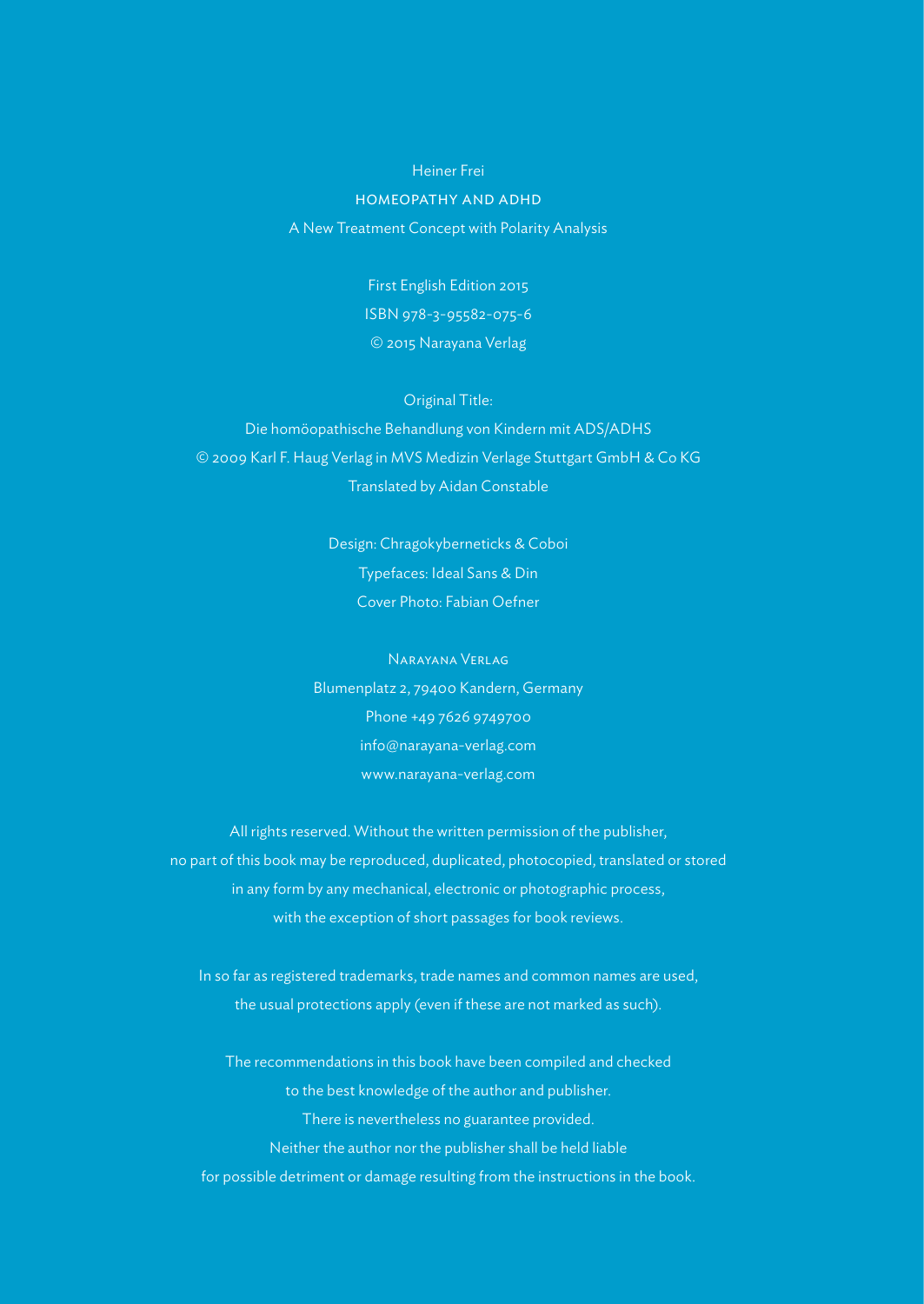# PREFACE

Attention deficit hyperactivity disorder (ADHD) and the associated syndrome without hyperactivity, attention deficit disorder (ADD), constitute one of the major challenges of our time. The affected children and their families often suffer greatly. In conventional medicine, patients are frequently treated with stimulants, i.e. amphetamine derivatives. These substances have a high potential for abuse and are subject to narcotics legislation in many countries. The exponential increase of stimulant treatment in the West is a major cause of concern since the long-term effects are not well understood. Therefore, it is no surprise that there is a search for effective alternative treatments.

In this book we would like to present our extensive experience with homeopathic treatment of hyperactive children, gathered over many years. In the majority of patients homeopathy leads to impressive results and – with continuing treatment – to enduring improvement. The prerequisite is that the doctor and the family observe the child's symptoms closely and have the patience to reach a successful outcome.

The aim of this work is to assist *homeopathic practitioners* in the treatment of hyperactive children, pointing out the potential pitfalls and thereby enabling more affected children to enjoy the benefits of this premium treatment, tailored precisely to their individual needs. The book contains clear guidelines for taking the case effectively as well as hints on the reliability and weighting of symptoms. It describes dosing regimes that lead to stable improvement, and how to fine-tune the treatment. Yet it is not a self-help manual: homeopathy is demanding and the treatment of ADHD / ADD especially so. It requires considerable experience to achieve the results presented here.

*Paediatricians, child psychiatrists and general practitioners* who do not currently use homeopathy and who are looking for alternatives to treatment with stimulants will find here details of the scientific work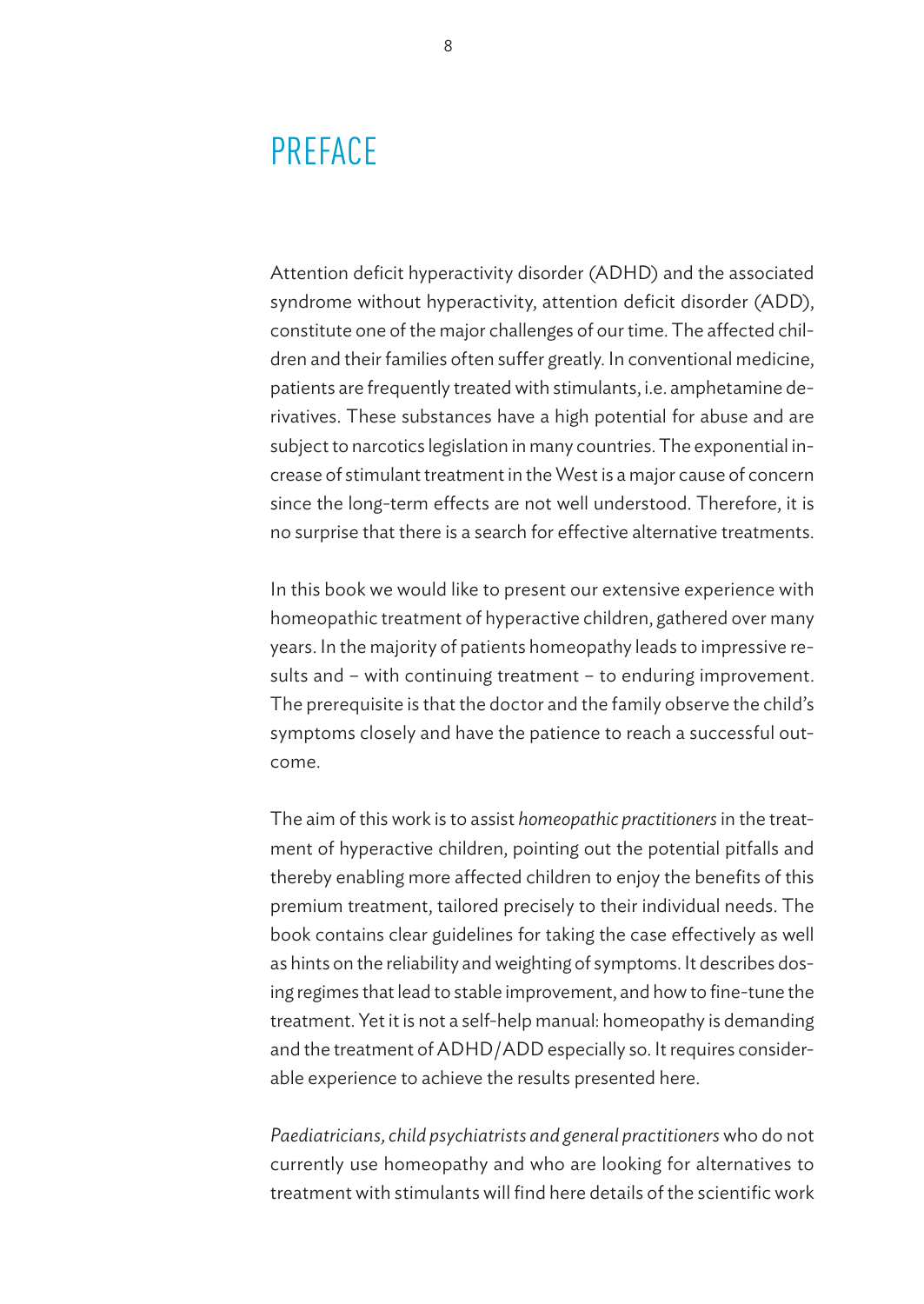concerning the effects of homeopathy on ADHD / ADD together with the necessary basic knowledge to start using this method of treatment.

For *parents and patients* interested in homeopathy, it is important to appreciate the kind of observation a practitioner requires to achieve successful treatment, how the casetaking proceeds, and the kinds of obstacles that may crop up. At the same time, we would like to encourage you to request homeopathy for your child. The results are well worth it: with ongoing treatment, the child's perception returns to normal. And there is a cumulative effect over the years, which can lead to considerable and long-lasting reduction of the ADHD/ADD symptoms, even after treatment has ceased. It is often a cause of great joy for all concerned to see how children master their difficulties and are able to live a normal life once more.

I would like to extend my warmest thanks to all those who have helped with this work. This includes my friends Dr Klaus-Henning Gypser and Dr Dominik Müller, who have supported me in word and deed, critically appraising the manuscript, correcting the errors and clarifying the weak points. Many thanks also to Dr Franz Kaufmann for the scientific checking of the neuropsychology sections and to Aidan Constable for the careful translation. And a big thank you to all in the team at Narayana Verlag, especially Dr Katrin Sigwart, for the harmonious collaboration resulting in this work.

I would also like to thank my wife and children from the bottom of my heart. It is they who have accompanied me most closely on the long and winding path of the homeopathic treatment of hyperactive patients with all its ups and downs, occasionally suffering from my tenacity to reach the goal of this book. Their patience and empathy have been an invaluable support to me during this work — indeed, without them it would scarcely have been possible.

*Laupen, Switzerland, December 2014 Heiner Frei, MD*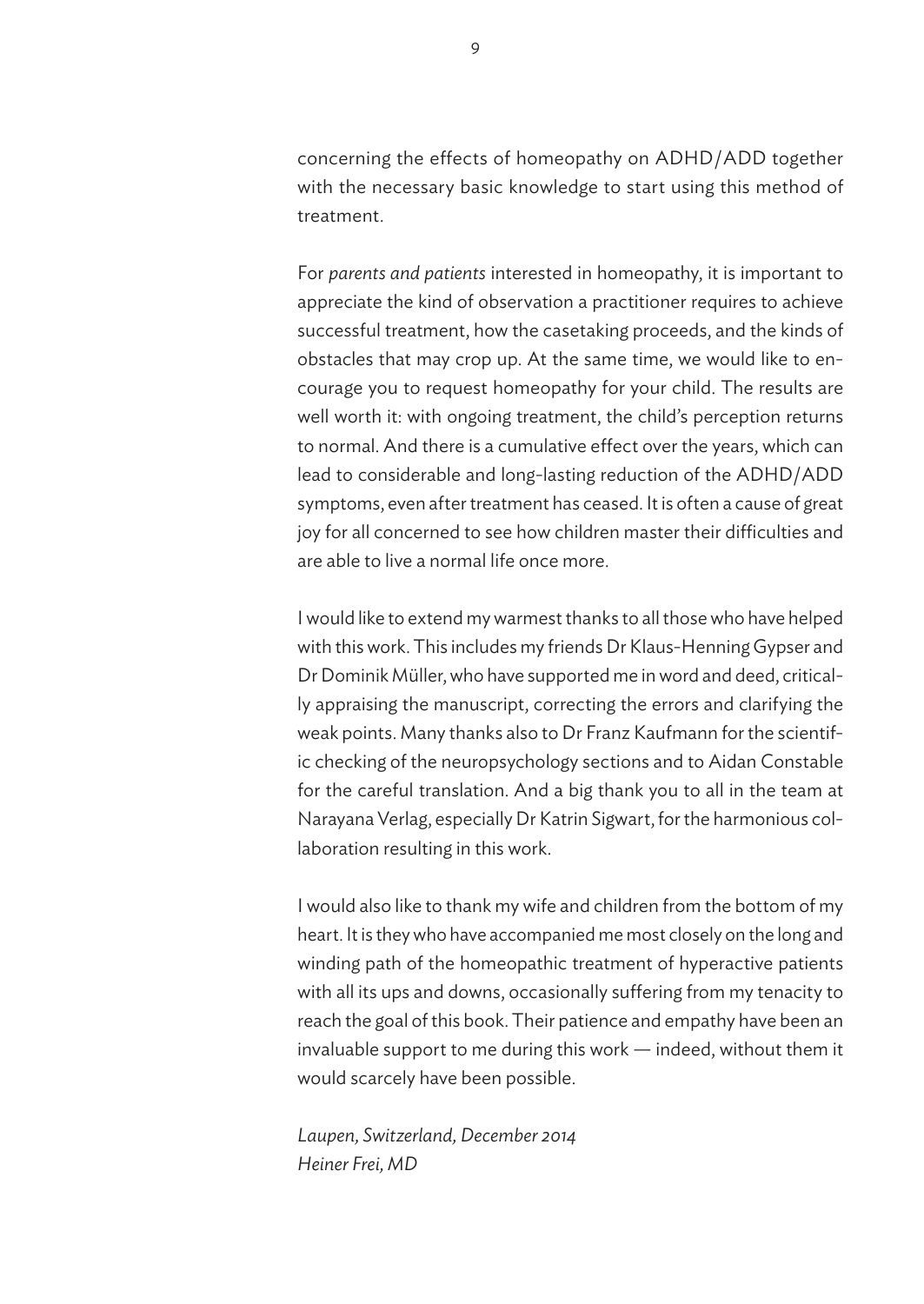



### URBAN H., 10 YEARS OLD

**4.2. the significance of contraindications**

ficulties in falling asleep. well below average for his age. A treatment attempt with Ritalin® was tion is also impaired, reflected in his poor drawing ability, which is attentiveness and lack of concentration, slow thinking and weak mem-16 Urban is a stocky lad who has been noticeably impulsive, restless and CONNE<br>Si fidgety since early childhood. His teachers constantly criticise his poor ory. He therefore finds it hard to learn things. Urban's fine motor funcstopped after one year because he reacted by developing severe dif-

PRETREATMENT LYC Q3 vas The child was given a diagnosis of ADHD as the result of a neuropathic treatment. When examining him, I notice only his low muscle logical and neuropsychological examination at kindergarten age, and this was confirmed in a follow-up examination before starting homeotone and rough, sensitive skin (but without any actual rash).

8 In the Questionnaire for Disturbances of Perception and ADHD / ADD, C<br>re his parents mark the following symptoms:

#### Reliable symptoms

Looking at something close-up: worse **P** Uncovering: better **p** 20 Muscles: flabby **p** 25 Irritable, aggressive, fits of rage **p** Writing: worse **p** Understanding difficult **p**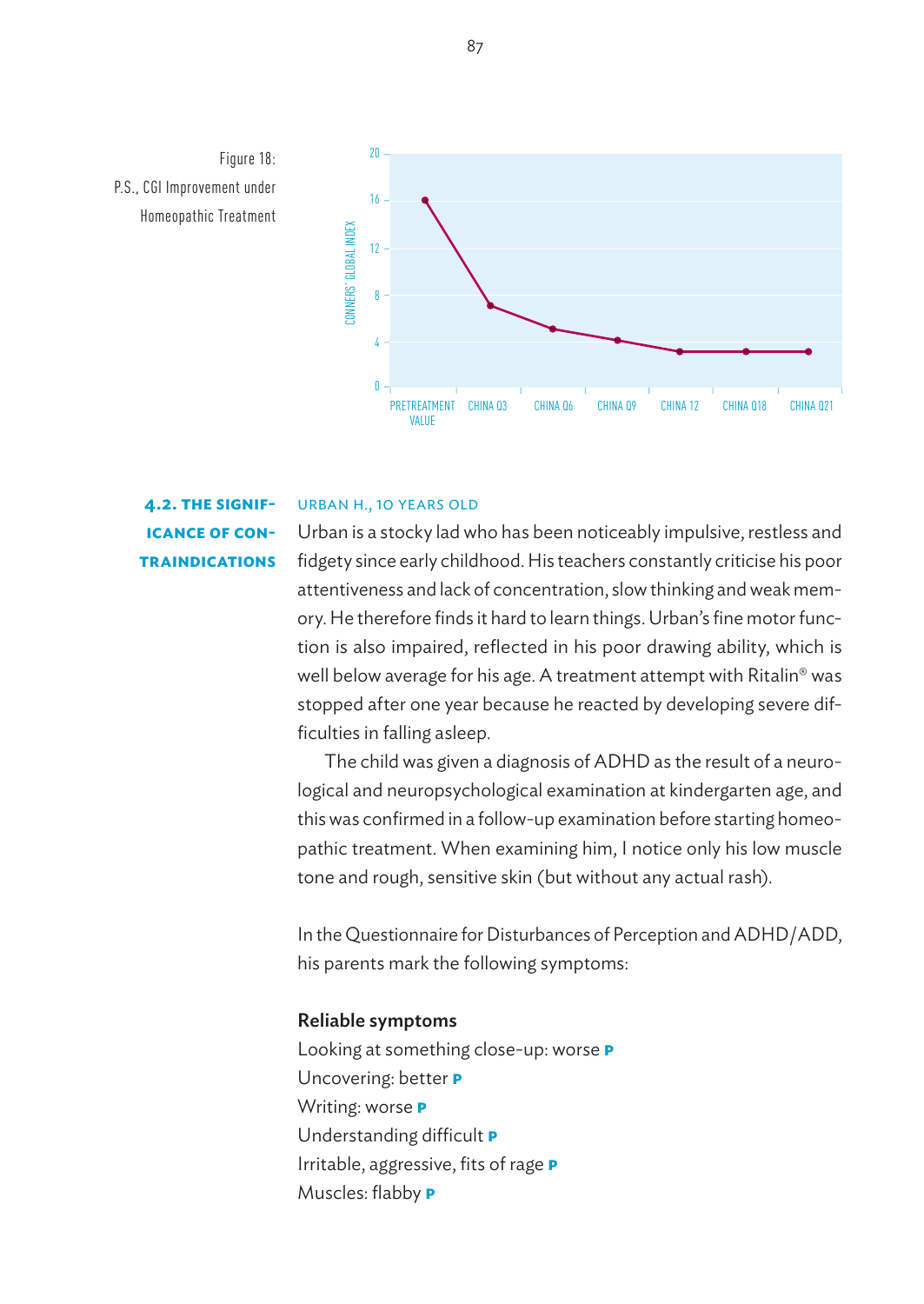# Reduced reliability

Smell: hypersensitive **p** Memory weak

On the *Questionnaire for Additional Complaints*, they only mention *nose bleeds with bright red blood*, once to twice a month. They have not noticed any modalities for this. They rate his *Conners' Global Index* before treatment as 15.

Once again we proceed step by step: repertorisation

- 1. The repertorisation of reliable polar symptoms of perception reduces the selection to eight remedies, two of which are discarded due to contraindications.
- 2. By adding the less reliable symptoms smell: hypersensitive and memory weak, only *Lycopodium*, *Sulphur* and *Bryonia* remain.
- 3. If we additionally repertorise the symptom nosebleeds with bright red blood, *Lycopodium* falls out of the differential diagnosis (*Table*  ).

| Table 10: |                                            | Calc.          | Sulph.         | Puls.          | Bry.           | Lyc.           | Sep.           | Phos.          | Chin.          |  |
|-----------|--------------------------------------------|----------------|----------------|----------------|----------------|----------------|----------------|----------------|----------------|--|
|           | Number of hits                             | 9              | 9              | 9              | 9              | 8              | 8              | 8              | 8              |  |
|           | Sum of grades                              | 26             | 21             | 17             | 14             | 29             | 21             | 19             | 14             |  |
|           | <b>Polarity difference</b>                 | 20             | 8              | $\mathbf{1}$   | 6              | 16             | 5              | 8              | 9              |  |
|           | < looking, at something close-up (p) [85]  | $\overline{4}$ | 2              | $\overline{2}$ | $\mathbf{1}$   | $\overline{4}$ | 3              | 3              | $\mathbf{1}$   |  |
|           | > uncovering (p) [37]                      | 3              | $\overline{2}$ | $\overline{2}$ | 1              | $\overline{4}$ | $\mathbf{1}$   | $\overline{2}$ | $\overline{2}$ |  |
|           | $\leq$ writing (p) [76]                    | $\overline{4}$ | $\overline{2}$ | $\mathbf{1}$   | 1              | 3              | 3              | $\overline{2}$ | $\overline{2}$ |  |
|           | understanding, difficult (p) [74]          | $3*$           | $\overline{2}$ | $\mathbf{1}$   | 1              | 4              | 4              | $\mathbf{1}$   | 1              |  |
|           | irritability (anger, aggression) (p) [64]  | $\overline{2}$ | 3              | 3              | 3              | 3              | 3              | 3              | $2^*$          |  |
|           | muscles, flabbiness (p) [53]               | $\overline{4}$ | 3              | $\overline{2}$ | $\mathbf{1}$   | 3              |                |                | 2              |  |
|           | smell, hypersensitive (p) [49]             | $\overline{2}$ | 3              | 2              | $\mathbf{1}$   | $\overline{4}$ | $\overline{4}$ | $\overline{4}$ | 3              |  |
|           | memory, poor, weak (eP) [60]               | $\overline{2}$ | 3              | $\overline{2}$ | 3              | 4              | $\overline{2}$ | $\mathbf{1}$   |                |  |
|           | nose, bleeding, bright blood (p) [39]      | $\overline{2}$ | 1              | $\overline{2}$ | 2              |                | $\mathbf{1}$   | 3              | $\mathbf{1}$   |  |
|           | > looking, at something close-up (p) [5]   |                |                |                |                |                |                |                |                |  |
|           | $\leq$ uncovering (p) [56]                 |                |                | $\mathbf{1}$   | $\mathcal I$   |                | $\overline{c}$ | $\mathbf{1}$   | $\overline{2}$ |  |
|           | $>$ writing (p) [2]                        |                |                |                |                |                |                |                |                |  |
|           | understanding, easy (p) [17]               |                | $\mathcal I$   |                |                | $\mathbf{1}$   | $\mathbf{1}$   | $\mathbf{1}$   |                |  |
|           | mildness $(p)$ [37]                        |                | 3              | $4$ (CI)       |                | 3              |                |                |                |  |
|           | muscles, tense (p) [34]                    |                | $\overline{c}$ | $\overline{2}$ |                |                | 4/CI           | 4/CI           | $\mathcal I$   |  |
|           | smell, lost, weak, diminished (p) [46]     | 4/CI           | 2              | 4/CI           | $\overline{c}$ | 3              | $\overline{4}$ | 3              |                |  |
|           | nose, bleeding, dark, black blood (p) [41] |                | $\overline{c}$ | 3/CI           | $\overline{c}$ | $\overline{c}$ | 3/CI           | $\mathbf{1}$   | $\overline{c}$ |  |
|           |                                            |                |                |                |                |                |                |                |                |  |

Repertorisation U. H. eP = extended polarity is an experimental function that does not concern us here.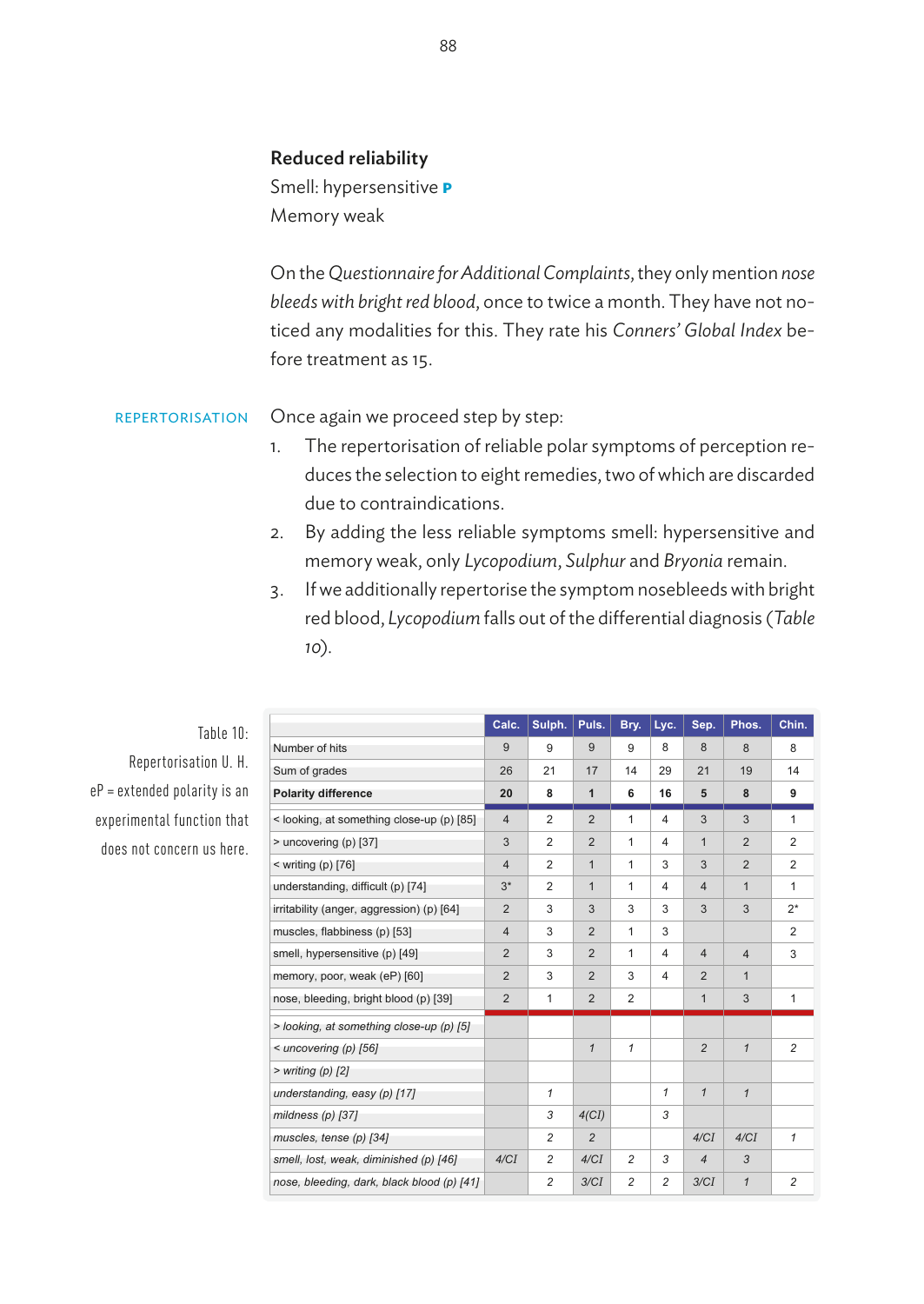

Sulphur crystal

This repertorisation is ambiguous because the two remedies that cover everything without contraindication are noticeably less specific for the patient's symptoms than the remedies with the highest polarity difference, *Calcium carbonicum* and *Lycopodium*. It is therefore very 20 important to ask again about the contraindications of *Calcium carbonicum.* The mother, however, explicitly confirms the symptom *smell hy-*16 *persensitive*: Urban will immediately protest about some smell or other that everyone else finds inoffensive. The *nose bleeding with bright*  12 *blood* is confirmed by the mother too, which also makes *Lycopodium*  8 an unlikely remedy. cs<br>t<br>lik

# Definitive Remedy Selection 0

The final choice of remedy in this case is neither from a materia medica comparison nor from the mind symptoms. By including the finding *rough skin*, which is only covered by *Sulphur*, it is possible to make a decision. 20

remedy and progress

Urban is given Sulphur Q3, initially every two days and then daily after two weeks. Even with the dose given only every two days, his Conners' Global Index falls from 15 to 12, where it remains two weeks later. At the 12 first checkup, Urban's mother says he is more reasonable and pleasant 8 than before homeopathic treatment. We continue with *Sulphur* Q6 daily for the next four weeks, during which time his CGI falls to 7. Now he 4 is generally doing very well and his performance at school has also im-0 proved noticeably. With Sulphur Q9, his CGI twelve weeks after the start of treatment is 4, where it remains on a long-term basis *(Figure 19)*. e<br>||<br>|e

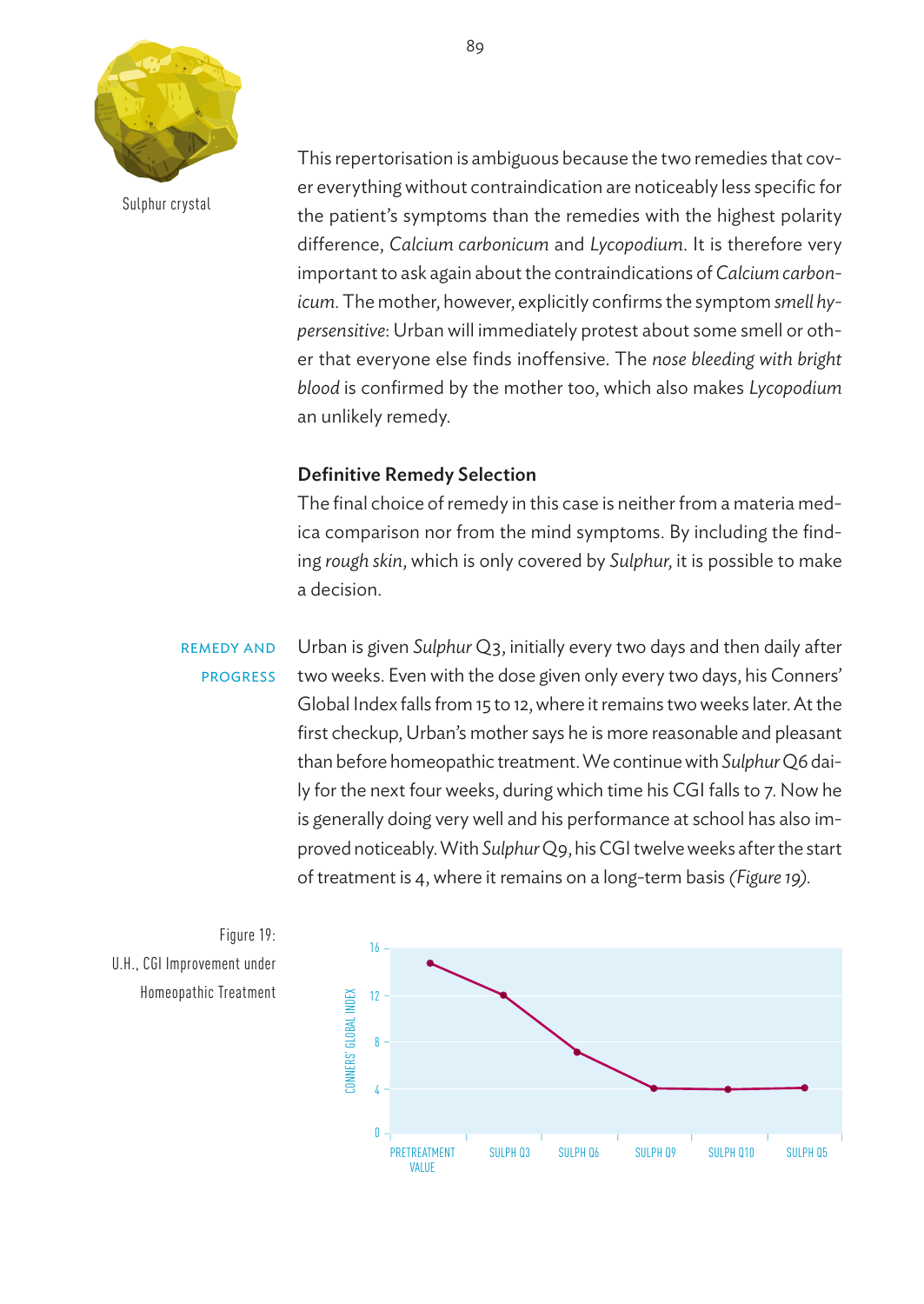Frequency: with 14 % of prescriptions, *Calcium carbonicum* is the most frequently prescribed remedy for hyperactive children. **calcium carbonicum**

| <b>MAIN SYMPTOMS</b>        | Physical restlessness                    |
|-----------------------------|------------------------------------------|
|                             | Distractedness                           |
| <b>SIGHT</b>                | Light worse                              |
|                             | Looking at something close-up worse      |
|                             | Reading worse                            |
| <b>HEARING</b>              | Hearing hypersensitive                   |
|                             | Hearing keen (sensitive)                 |
|                             | Noises worse                             |
| SPEECH                      | Talking worse                            |
| <b>SMELL</b>                | Smell hypersensitive                     |
| <b>TASTE</b>                | Sense of taste diminished                |
| <b>BALANCE</b>              | Travelling in car worse                  |
| TOUCH                       | Touch worse                              |
| TEMPERATURE                 | Warmth worse                             |
|                             | Warm room worse                          |
|                             | Uncovering better                        |
|                             | Cold worse                               |
| <b>MOVEMENT</b>             | Desire for movement                      |
|                             | Movement better                          |
|                             | Dislike of movement                      |
| <b>FINE-MOTOR MOVEMENTS</b> | Writing worse                            |
| <b>MUSCLE TONE</b>          | Muscles flabby                           |
| TIME OF AGGRAVATION         | After sleep, while waking up worse       |
|                             | Before sleep, while falling asleep worse |
| <b>MIND</b>                 | Understanding difficult                  |
|                             | Memory weak                              |
| <b>MOOD</b>                 | Sadness                                  |
|                             | Irritability                             |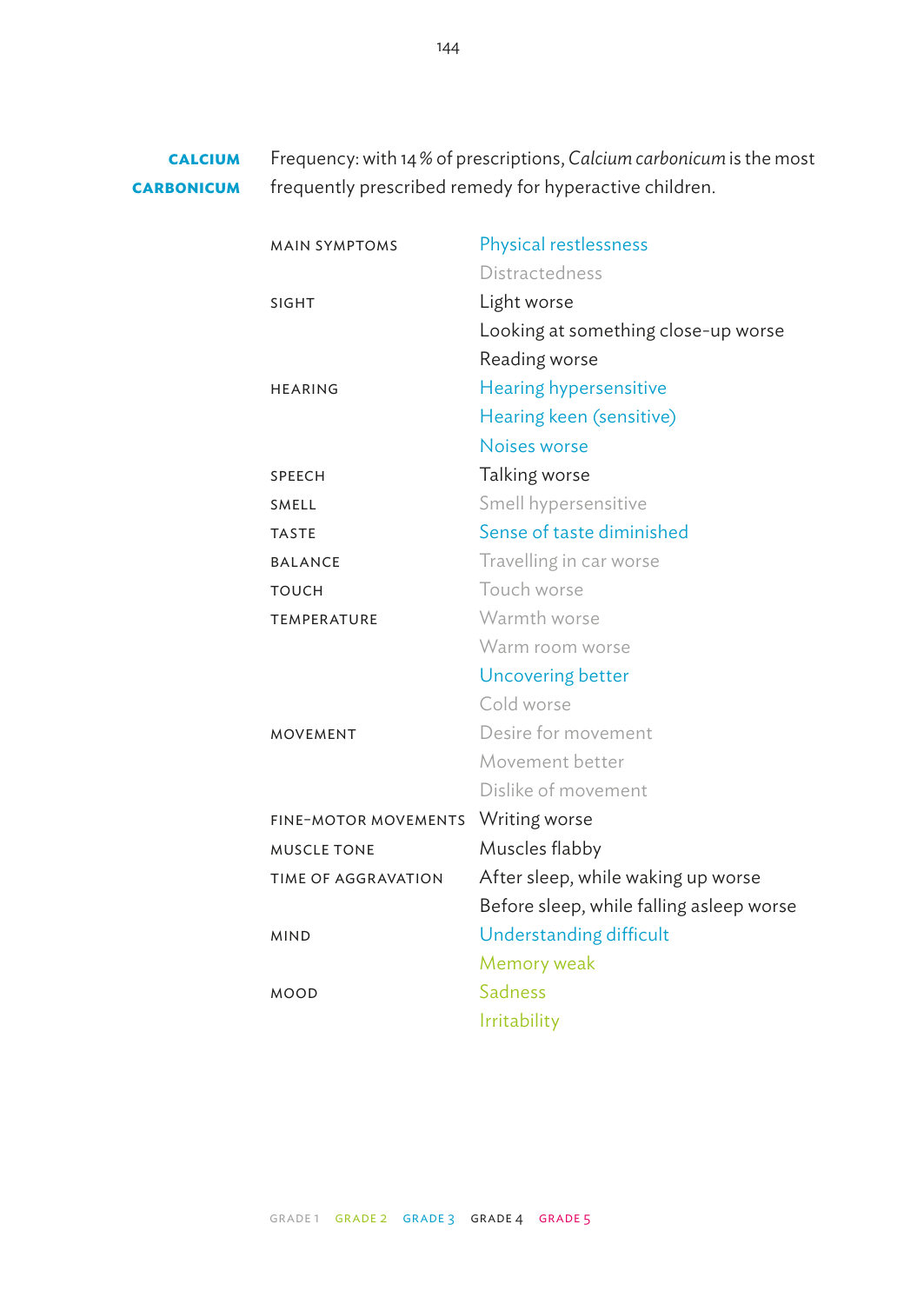| <b>SUMMARY OF THE</b>               | <b>PERCEPTION</b>          | Light, looking at something close-up,  |
|-------------------------------------|----------------------------|----------------------------------------|
| HIGH-GRADE ADHD/ADD                 |                            | reading, noises, talking worse         |
| <b>SYMPTOMS FOR</b>                 |                            | Hearing hypersensitive, sense of taste |
| <b>CALCIUM CARBONICUM</b>           |                            | diminished                             |
| <b>GENIUS ACCORDING TO BPB 2000</b> | <b>TEMPERATURE</b>         | Uncovering better                      |
|                                     | <b>MOVEMENT</b>            | Physical restlessness, writing worse,  |
|                                     |                            | muscles flabby                         |
|                                     | <b>TIME OF AGGRAVATION</b> | After waking up and while falling      |
|                                     |                            | asleep worse                           |
|                                     | <b>MIND</b>                | <b>Understanding difficult</b>         |
|                                     | <b>MOOD</b>                |                                        |

#### FURTHER Hering

- **CHARACTERISTIC** 
	-
- Forgetfulness. Misplaces words, and tendency to express himself CALCIUM wrongly. Thinking is difficult.
	- CARBONICUM . Disinclination for every kind of work.
- Depression and melancholy; tearfulness. mind symptoms
	- Apprehensive mood; as if some misfortune were about to happen.
	- Shuddering and dread as evening draws near.
	- Great anxiety and palpitation of heart.
	- Irritable without cause; peevishness and obstinacy.
	- Restless mood, with gloominess and anxiety.
	- Excessive obesity of young people.

#### *Lippe*

- Easily frightened, or offended. Inclination to weep. Children are self-willed. Apprehensive anxiety about his health, or of some future misfortune.
- Despairing mood with fear of disease and misery. Thinking is difficult.

#### *Guernsey*

• Pale skin with a chalky look, and (in infants) open fontanelles.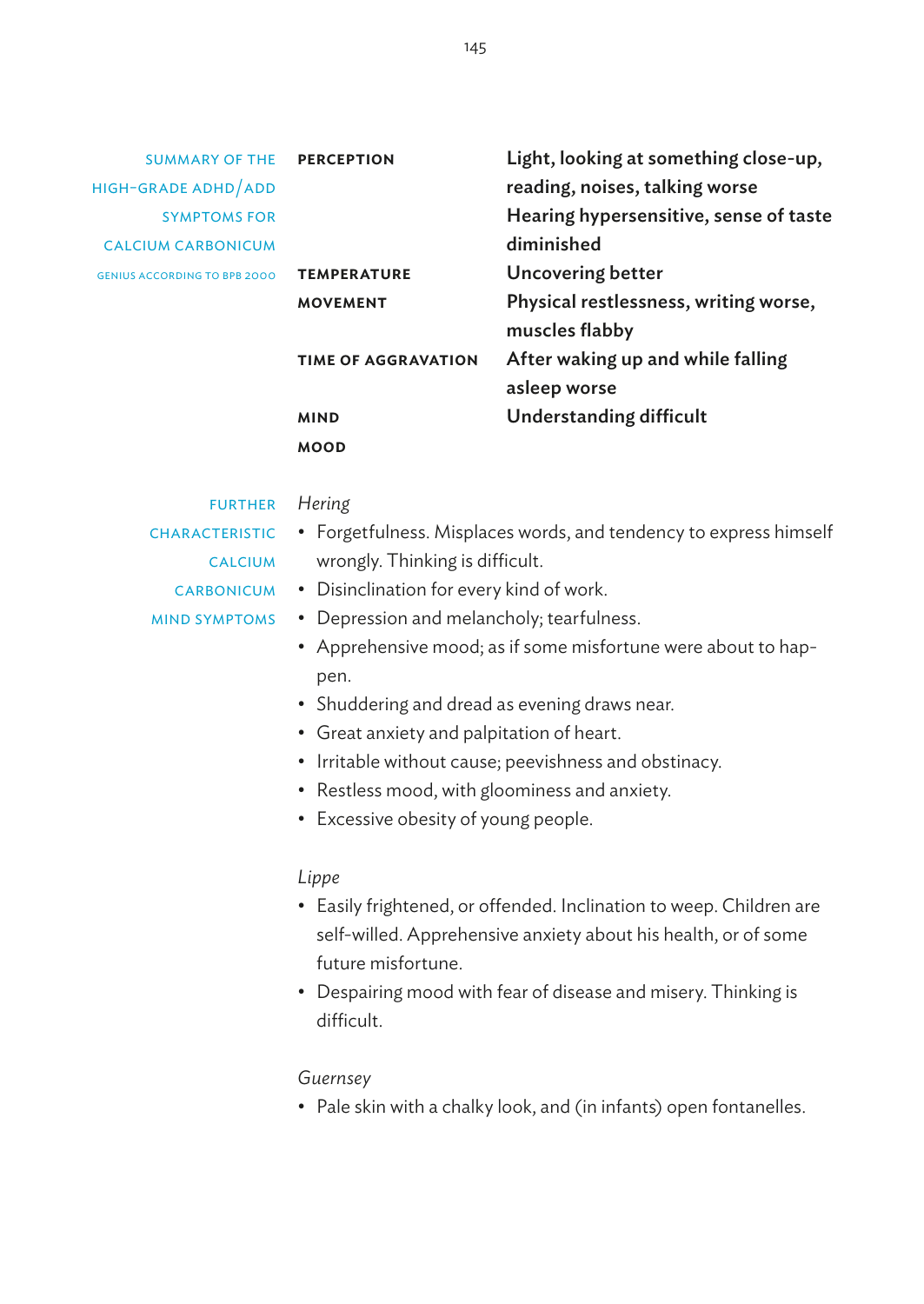#### **remedy index**

Aconitum 126 Agaricus 128 Argentum nitricum 95, 96, 97, 130 Arnica 132 Arsenicum album 116, 134 Atropa belladonna 114 Aurum 116, 118 Aurum metallicum 116, 136 Barium carbonicum 138 Belladonna 113, 114, 140 Borax 54 Bryonia 91, 142 Calcium carbonicum 54, 89, 93, 94, 95, 97, 98, 105, 106, 144 Capsicum 146 Carcinosinum 93 Causticum 99, 100, 101, 148 Chamomilla 84, 85, 106, 107, 150 China 84, 85, 86, 91, 105, 152 Cina 199 Cocculus 154 Ferrum metallicum 156 Ginkgo biloba 33 Hepar sulphuris 103, 104, 158 Hyoscyamus 160 Hyoscyamus niger 199 Hypericum perforatum 33 Ignatia 110, 162 Iodium 62, 164 Lachesis 166 Lycopodium 54, 84, 85, 88, 89, 91, 92, 94, 105, 106, 116, 168 Magnetis polus arcticus 107, 108, 170

Matricaria chamomilla 107 Mercurius solubilis 172 Natrium carbonicum 174 Natrium muriaticum 113, 176 Nux vomica 51, 110, 113, 178 Phosphoricum acidum 110, 111, 182 Phosphorus 62, 180 Platinum 54 Pulsatilla 184 Sepia 61, 99, 100, 106, 113, 186 Silicea 103, 104, 188 Staphisagria 190 Stramonium 192, 199 Sulphur 54, 88, 89, 93, 105, 194 Tarentula hispanica 199 Tuberculinum 93 Veratrum album 196, 199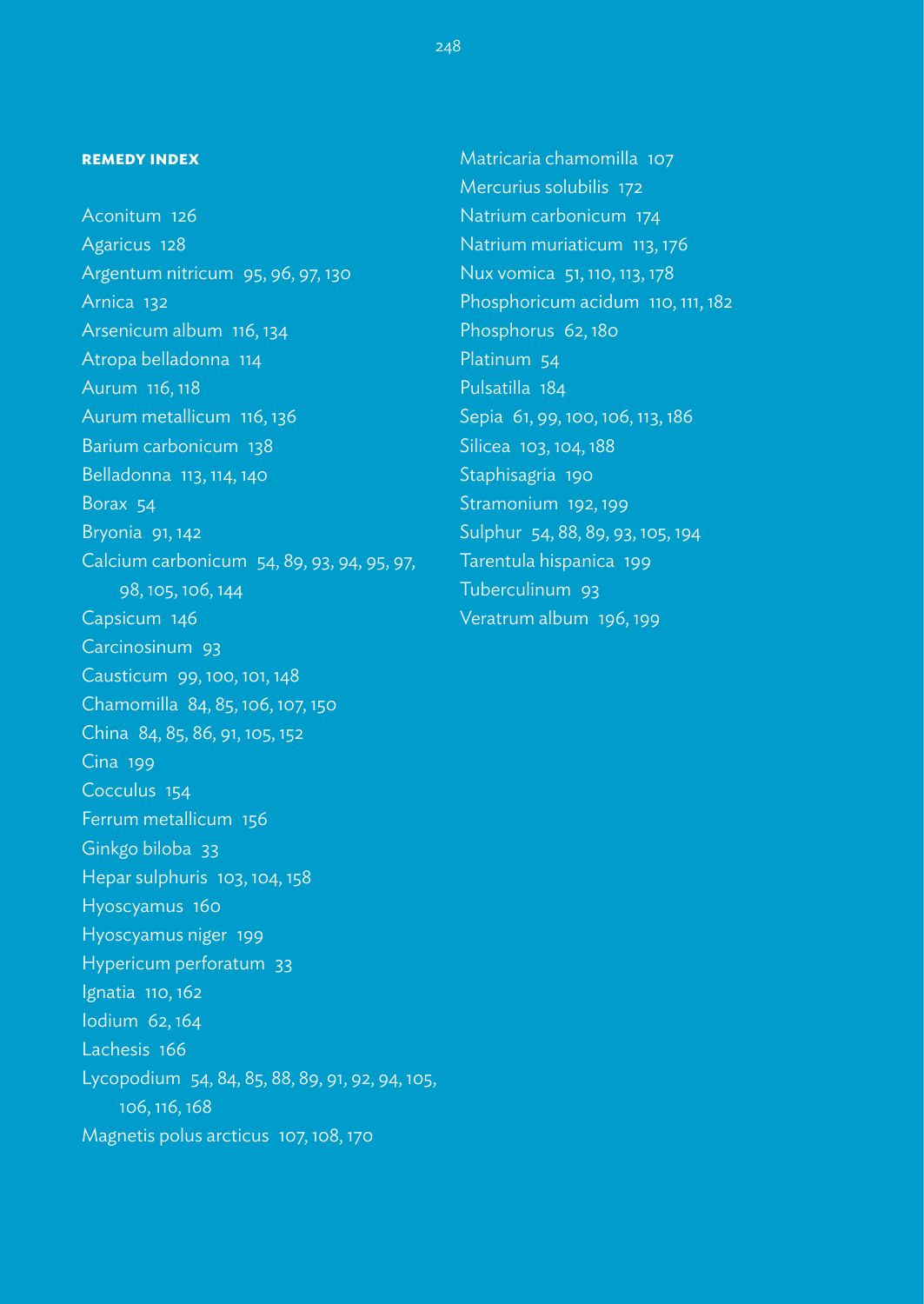#### **subject index**

# A

Absences 24 Additional complaints, significance of 98 ADHD / ADD Assessment Sheet 57 ADHD / ADD Prevalence 23 ADHD / ADD questionnaire 44 Adolescence 16 Adults 16 Aetiological factors 16 Affolter 35 American Psychiatric Association 24 Amphetamine derivatives 11 Apraxia 20 Asian Martial Arts 30 Assessment of progress 57 Atomoxetine (Strattera®) 32 Attention deficit 12 Attention Deficit Hyperactivity Disorder 7 Attention disorders 24 Auditive symptoms 20 Autogenic Training 35 Ayres 35

# B

Bax 11 Bender 11 Benzedrine 11 Boenninghausen 39 Boenninghausen Software 69, 71 Boenninghausen's Therapeutic Pocket Book 1846 52, 69

Boenninghausen Working Group 71 Brown 17 Bryonia 85, 86, 88

# C

Casetaking technique 52 Child psychiatry, development 11 Child psychologists 28 Child psychology 27 Chlorpromazine 18 Coaching 35 Common remedies, materia medica for 123 Complementary medicine 12 Complete repertory 69 Computer tomography 24 Concentration, poor 75 Conners' Global Index (CGI) 23, 40 Contraindications 51 Conventional homeopathic treatment, problems with 39 Cough 78 Counselling, for parents 30 Crossover 200

# $\mathsf{D}$

Dealing with ADHD / ADD Children 30 Definition, ADHD / ADD 12 Depression 78 Diagnosis 12 Diagnosis of ADHD / ADD 23, 26 Diagnostic and Statistical Manual of Mental Disorders (DSM-IV) 24 Diarrhoea 78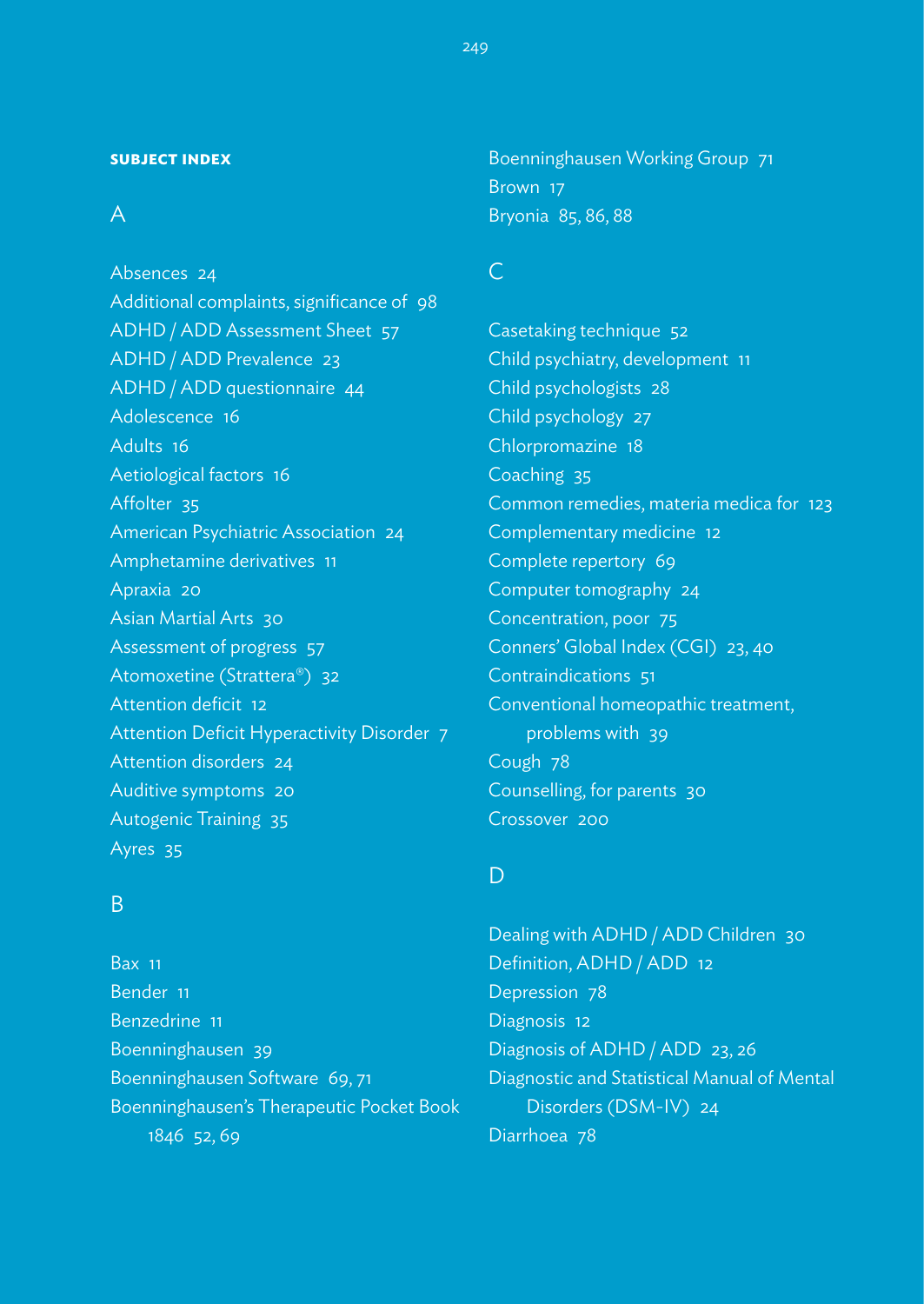Differential diagnoses 27 Differentiation of attention deficit disorders 24 Difficulties, remedy identification 41 Dissociated symptoms 69 Disturbances of perception 12, 18 Dopamine 18 Dopamine antagonists 18 Double-blind 200 DSM-IV 26 DSM IV criteria 201 Dunham, C. 48 Dyslexia 19

# E

Early symptoms 14 Educational therapeutic measures 27 Electroencephalography (EEG) 24 Electronic media 30 Emotional intelligence 27, 28 Emotional transformation 29 Empathy 29 Epileptic-like fits 24 Essential fatty acids 34 External Influences 43

### F

Ferritin levels 34 Filtering of stimuli 12, 18 Fine motor function 22 Frequency of ADHD / ADD in adults 16 Frostig 35

# G

Genius of the remedy 51, 124 Genius symptoms 124 German Boenninghausen Working Group 52 Gilles de la Tourette syndrome 27 Goleman, Daniel 28 Granuloma annulare 93 Gross motor function 22 Gustatory symptom 21

# H

Hahnemann 39, 41 Haloperidol 18 HAWIK-III 24 Hearing 20 Hering 41 Holzapfel, K. 48 Homeopathic casetaking 18 Homeopathic Treatment of ADHD/ADD 32, 39 Hyperactivity 12 Hypotheses 17

Impulsivity 12 Incorrect prescriptions 41 Infancy 14 Initial aggravation, Q potencies with 58 Intercurrent illnesses 63 International Classification of Diseases 24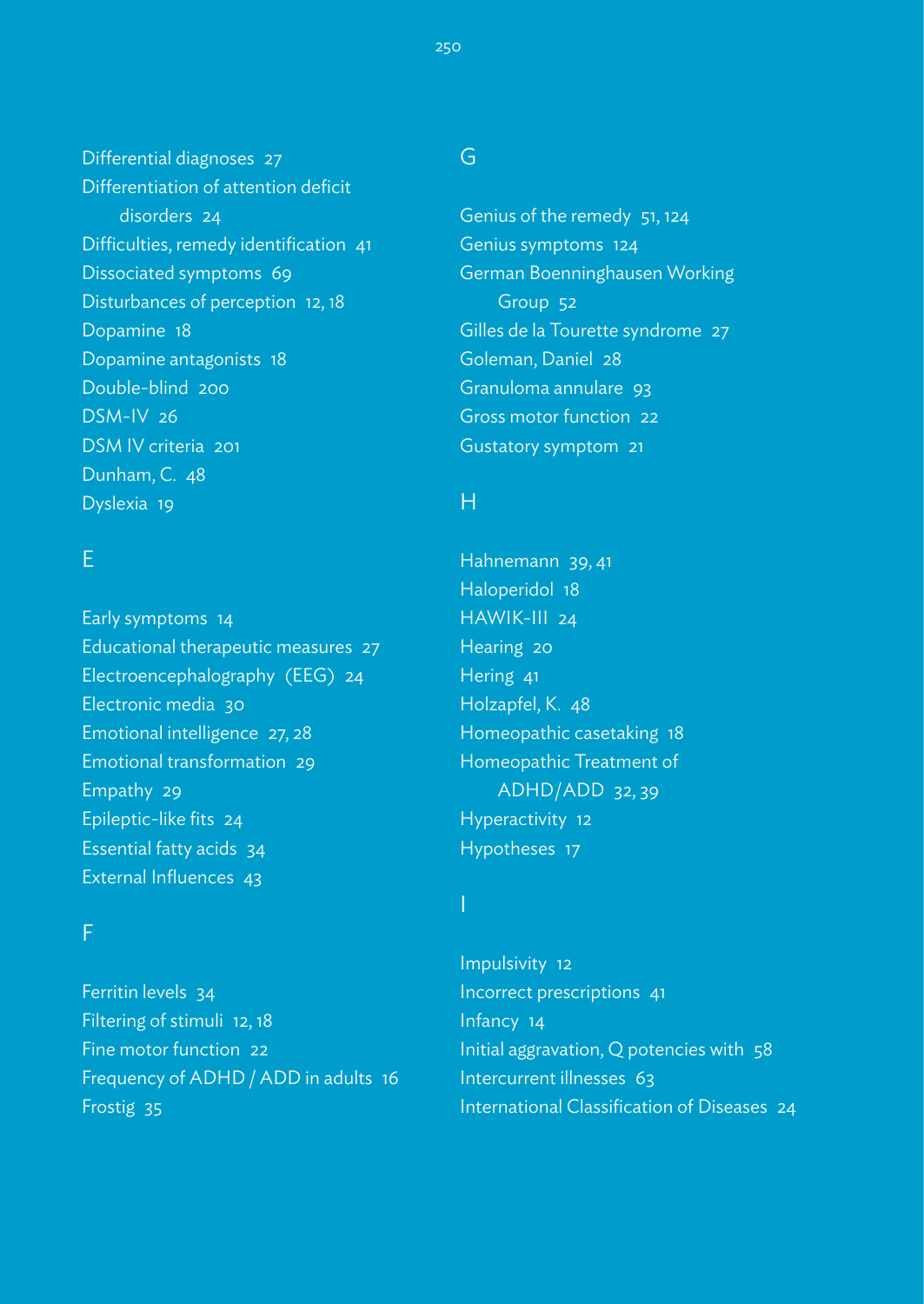IQ 24 IQ improvement, homepathy, with 115 Ireland 11 Iron defiency 34 Iron supplementation 34

# K

K-ABC 24 Kent 39 Kent repertory 69 Keynotes 95 Kindergarten and School, symptoms 15

Lamont, J. 199 Landau reflex 20 Late-onset aggravations 59 Lazyness 76 Leitmotif 124 Lou 17

## M

Magnetic resonance imaging (MRI) 17, 24 Materia Medica 123 McKeith 11 Methylphenidate 11 Methylphenidate, compared with homeopathy 201 Methylphenidate (Ritalin®) 31 Mind symptoms 110 Monoamine oxidase (MAO) 17 Mood swings 77 Mother-child relationship 19

Motor Function 22 Motor symptoms 22 Multiple warts 93 Multivitamin and multimineral supplements 34

# N

Narcotics legislation 31 National Ritalin® consumption 32 Naville 35 Neuroanatomical Changes 17 Neurochemical Findings 17 Neurofeedback 35 Neurophysiological Changes 17 Neuropsychological tests 23 Norepinephrine reuptake inhibitor (NRI) 32 Nutrition 34

# $\bigcirc$

Olfactory symptom 21 Omega-3 and omega-6 fatty acids 34 Optimisation of ADHD / ADD treatment 44 Origin of ADHD / ADD are confirmed 16 Oversensitive hearing 20 Overview of the method 63 Oxford-Durham study 34

# P

Panizzon 11 Parents, poorly motivated 105 Passivity 12 Pathognomic Symptoms 49 Pathognomonic symptoms 48, 49

251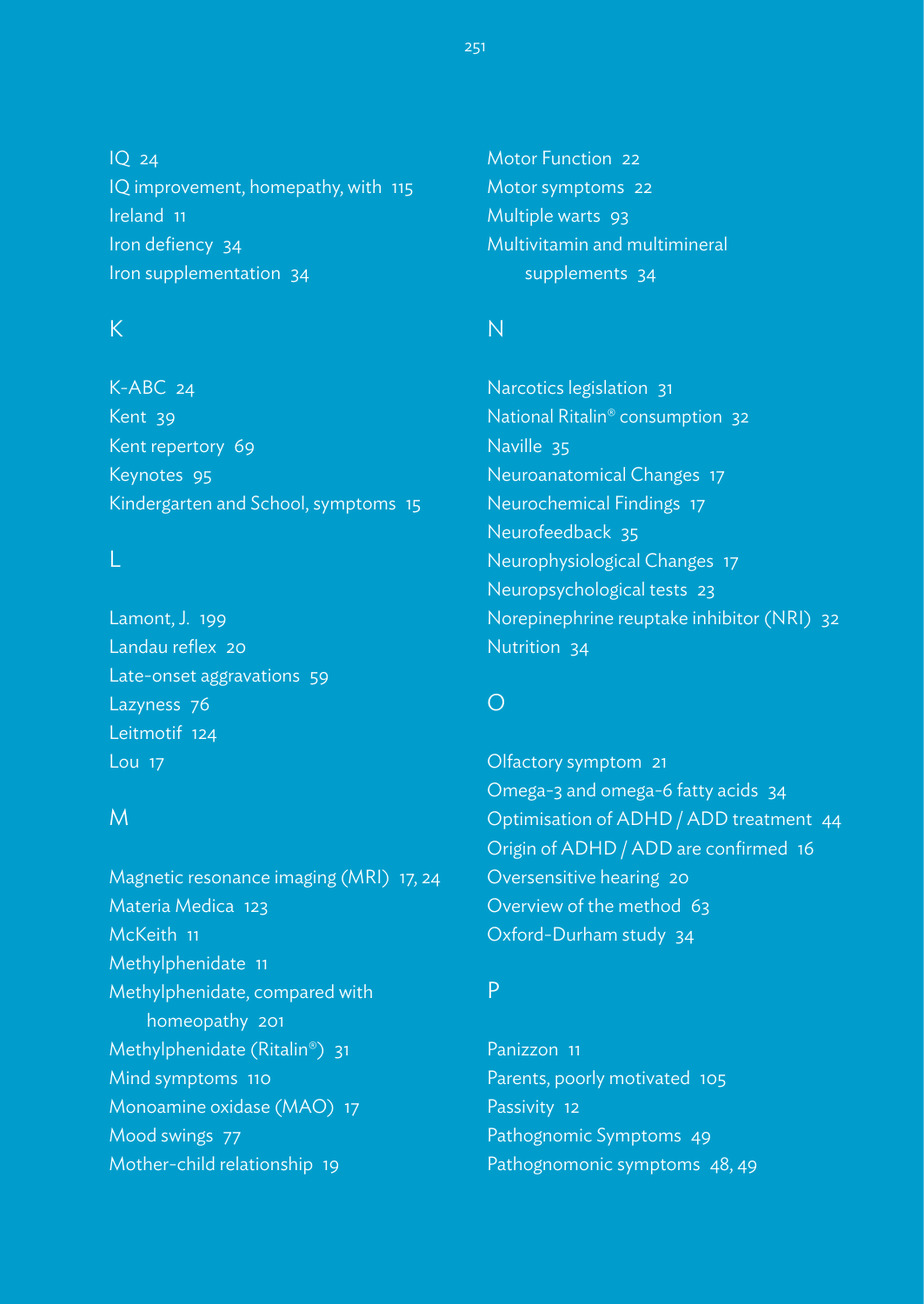Pathognomonic symptoms, significanca of 47 Patient symptoms 124 Perception therapy 35 Perception Training 35 Pestalozzi, Johann Heinrich 28 Physical examination 23 Phytotherapy 33 Placebo 199 Polarity analysis 51 Polarity difference 51 Polar symptoms 77 Positron emission tomography (PET) 17 Practice Cases 83 Prenatal 14 Pre-school 14 Pre-study 201 Prevalence rates 22 Processing Disturbances 21 Processing of sensory stimuli 18 Professional Help 30 Prognosis 35 Progress, assessment of 42 Progress problems 59 Proprioception 19 Psychomotor function 35 Psychotherapy 11

# $\bigcirc$

P-value 200

Q potencies,dosage advice 57 Q potencies, optimal dosing with 56 Questionnaire 23

Questionnaire, disturbances of perception 76 Questionnaire for Additional Complaints 44

# R

Randomisation, homeopathy trials in 200 Refined flour (white flour) 34 Regional cerebral blood flow (RCBF) 17 Relationship skills 29 Remedial teachers 30 Response rate, Ritalin® 31 Restlessness 76 Ritalin® 11 Rules of parenting 29

# S

Sargant 11 Scientific evidence, homeopathy for 199 Secondary hypoglycaemia 34 Secondary psychological symptoms 22 Self-awareness 28 Self-motivation 28 Self-perception 28 Self-regulation 28 Sensory integration 35 Shekim 17 Side effects, Ritalin<sup>®</sup> 31 Sight 19 Single photon emission computed tomography (SPECT) 17 Smell 21 Sneezing 79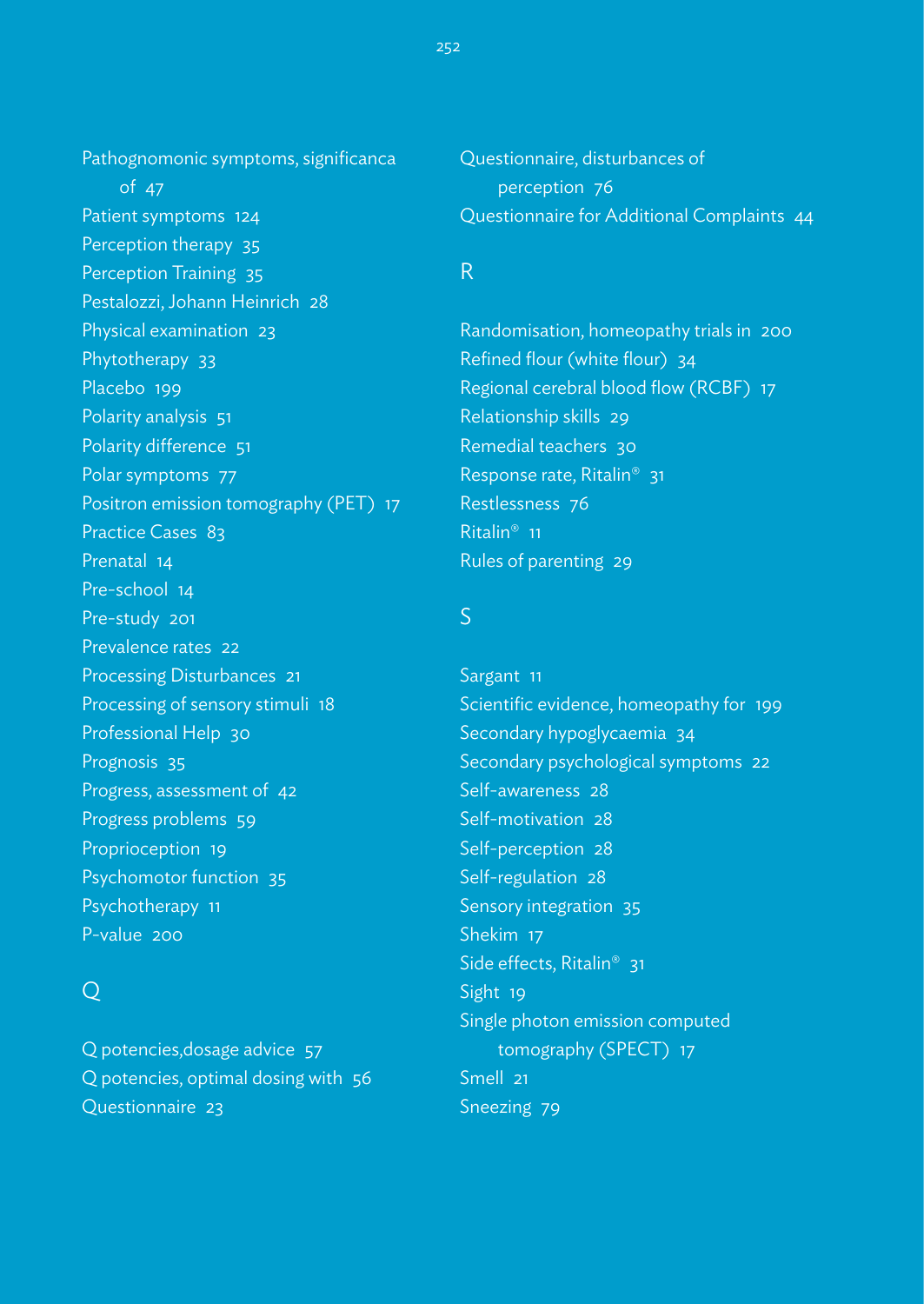Standardised casetaking 44 Stewart 11 Still 11 Stimulants 11 Stimulants and homeopathy 63 St. John's Wort 33 Stoff 17 Structured Approach 29 Sugar 34 Swiss health ministry 31 Sydenham's chorea 27 Symptoms 13, 22 Symptoms, lack of 102, 104 Symptoms of reduced reliability 49 Symptoms, reliable 41, 49 Synthesis repertory 69 Synthetic symptoms 69

Tactile perception 19 Tactile symptom 19 TAP 24 Taste 21 Thioridazine 18 Thyrotoxicosis 27 Tics 77 Time-out 29 Touch 19 Toxicology tests 24

Treating Ritalin patients 102 Treatment options 27 Treatment with medication 31 T-value 200

# U

Unreliable symptoms, identification of 46

## V

Verum 199 Vestibular disturbances 20 Visual perception 35 Visual symptoms 19 Vitamin deficiencies 34

# W

Weighting of symptoms 50 Wilks, Frances 28 World Health Organization (WHO) 12, 24

## Y

Young 17

# Z

Zametkin 17